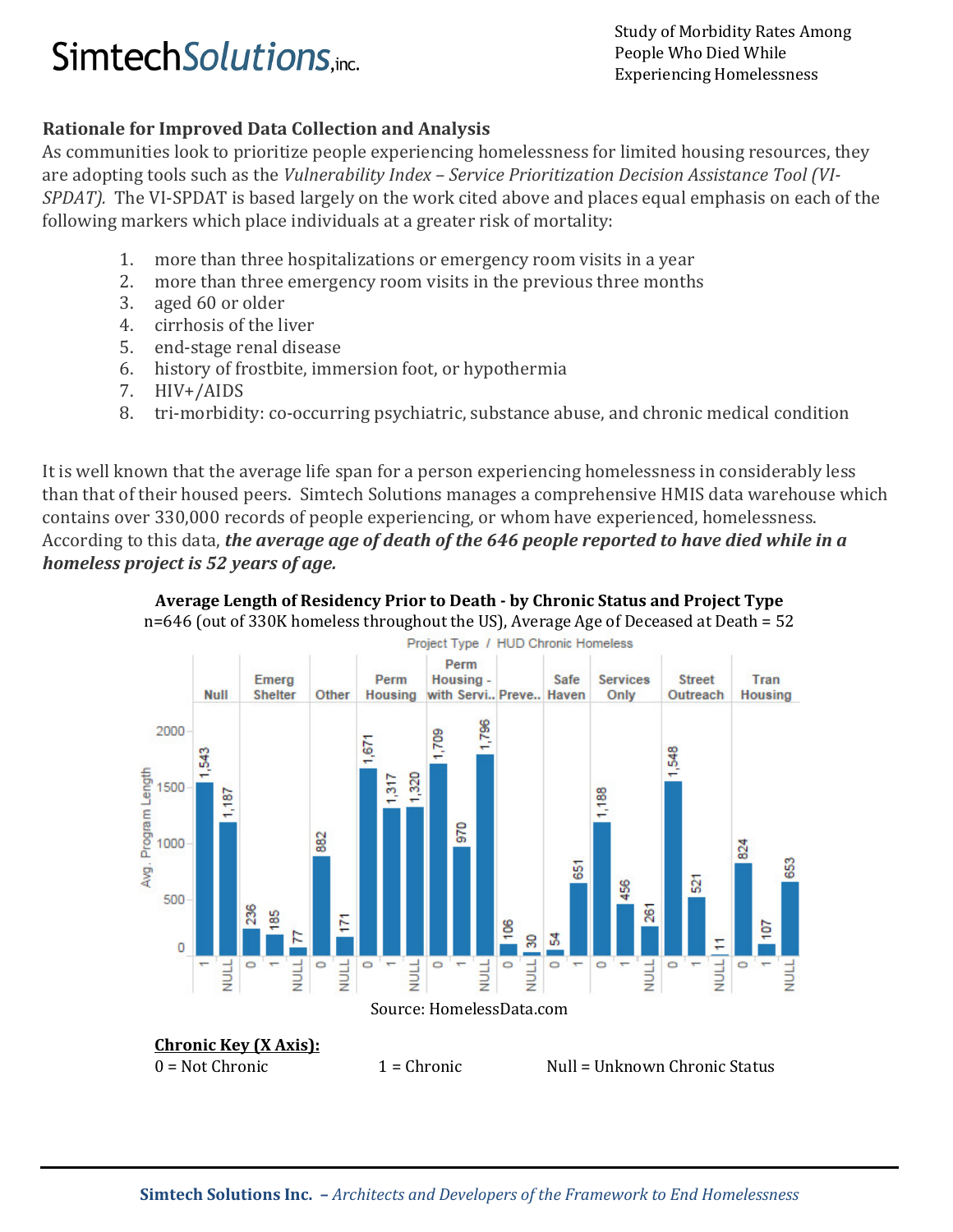# Study of Morbidity Rates Among<br> **Simtech Solutions**, inc.<br>
Functionary and People Who Died While

People Who Died While Experiencing Homelessness

This is in contrast to the average life expectancy of all US citizens which is currently 78.7 years of age. This represents an additional life expectancy in excess of 26 years for those who have a stable living environment.



### Average Life Expectancy – United States

#### Source: World Bank

To understand why there is a shortened expected life span for people experiencing homelessness we can look towards the causes of death for both populations.



## Cause of Death of All 15-49 Year Olds in the US, 2015 (Both Sexes)

Source: HealthData.org